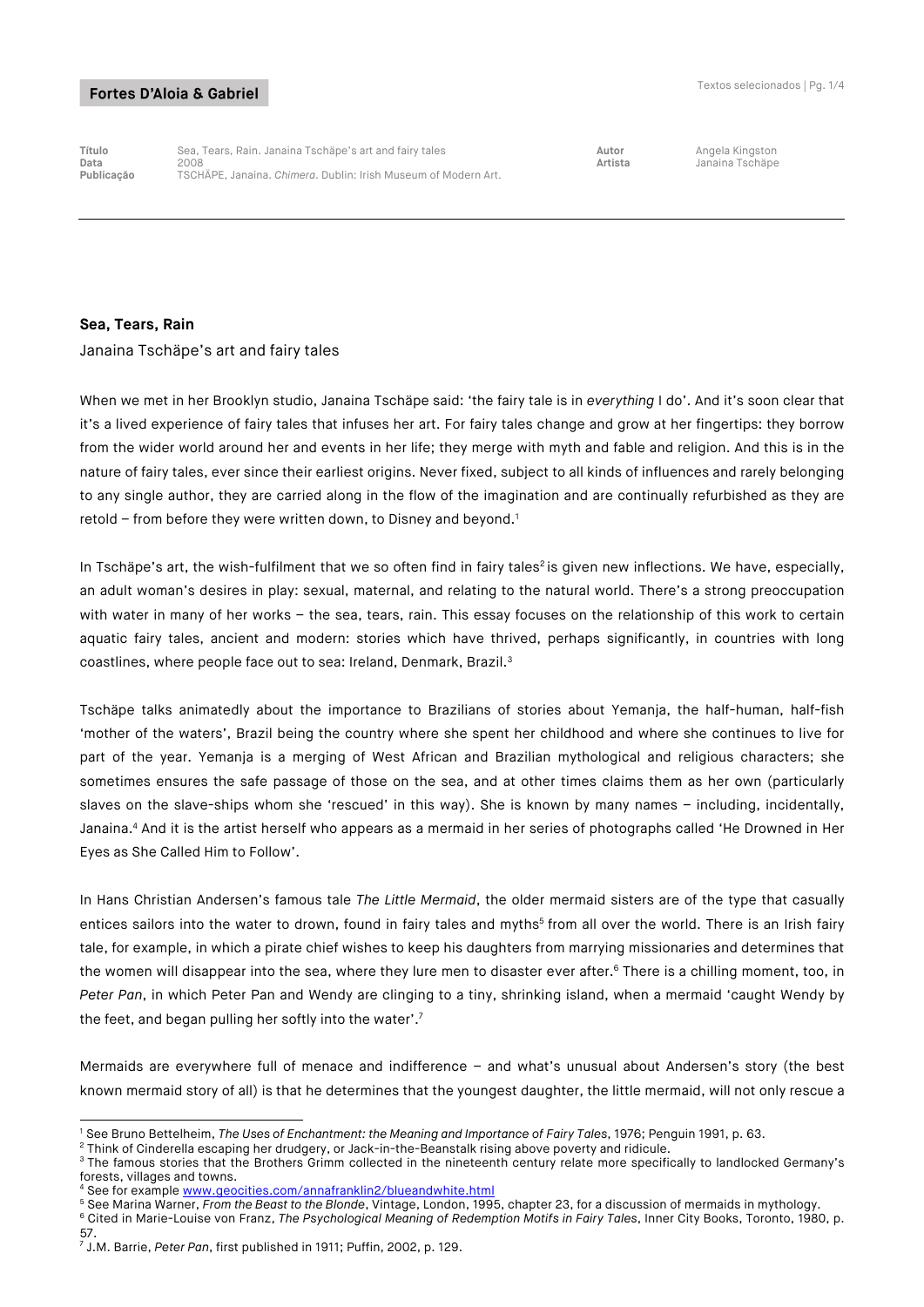-

**Título** Sea, Tears, Rain. Janaina Tschäpe's art and fairy tales **Autor** Angela Kingston **Data** 2008 **Artista** Janaina Tschäpe **Publicação** TSCHÄPE, Janaina. *Chimera*. Dublin: Irish Museum of Modern Art.

young prince from the sea but also fall in love with him. She then endures terrible sufferings to acquire legs in order to live on land and try to win his heart – and fails, however.

The photographs from the series 'He drowned in her eyes as she called him to follow' (with their individual *Anatomy of a Mermaid* titles) find their meaning somewhere in the midst of these mermaid tales. Tschäpe's character's feet and hands are rendered as hybrid water-borne and land-bound limb-endings (water-filled prophylactics acting as distorting lenses). We know from the title that this mermaid has succeeded in making her prince fall in love with her, and it is his fascinated gaze on her hands and feet that the photographs seem to record. There are volatile emotions in play. That teetering power that an individual has over the person he or she has seduced. Love experienced as a drowning, a swooning surrender of self, a descent into darkness. Crucially, we have no way of telling whether Tchäpe's mermaid is the saving or the malevolent, destroying kind. And this ambiguity is the power of the piece. The female character holds all the cards in this fantasy of seduction, this story of wish-fulfilment.<sup>8</sup>

But this is all far too explicit. 'He Drowned in Her Eyes as She Called Him to Follow' best exists for the viewer in much the same shadowy place in the unconscious that the artist inhabited in the making of the work. Within this sphere when this work catches us unawares – it has the power to transfix and enchant us: even beyond her allusion to mermaids, Tschäpe's artwork can be said to be fairy tale in nature. According to Jung, art and fairy tales – and also dreams, myths and religious experiences – demonstrate the effects of what he called the collective unconscious. In Tschäpe's art, we have an intoxicating mixture of two manifestations of the unconscious: art as fairy tale, fairy tale as art. And not only this, but she also ventures – as we have already surmised – into dreams, myths and religious imagery.

Watching *Blood, Sea*, a video installation (2004), the viewer is surrounded on four sides by images of mesmerising, part-woman, sub-aquatic forms. Their many fronds waft in the water as they slowly turn; there are echoing sounds from the deep; we occupy this space with these almost life-size figures, and we too are submerged in the deepest marine blues, hazy turquoises, livid pinks, and blackness.

The creatures would appear to be free of impulses or even consciousness. They are outside of time, too, endlessly repeating their enigmatic gestures. Even after long scrutiny, the creatures and their movements remain unrecognisable. So just how does this piece take hold of us, in the darkness? There is a clue in the title. Tschäpe borrowed it from that of a fantastical story by Italo Calvino – which, as he explains, was inspired by the fact that 'our blood has a chemical composition analogous to that of the sea of our origins'.<sup>9</sup> So Tschäpe's watery, half-human creatures are primordial, perhaps; beyond us and yet at the same time within us.

<sup>8</sup> Another major work by Janaina Tschäpe, called *Untitled (Scream)*, also featuring a mermaid but not included in MIMA's exhibition, is discussed in an essay by Angela Kingston, in Angela Kingston (ed.), *Fairy Tale: contemporary art and enchantment*, The New Art Gallery Walsall, 2007, p. 82.

<sup>9</sup> Italo Calvino, *t zero*, 1967; Harcourt Brace, Orlando, undated, translated by William Weaver, p.39.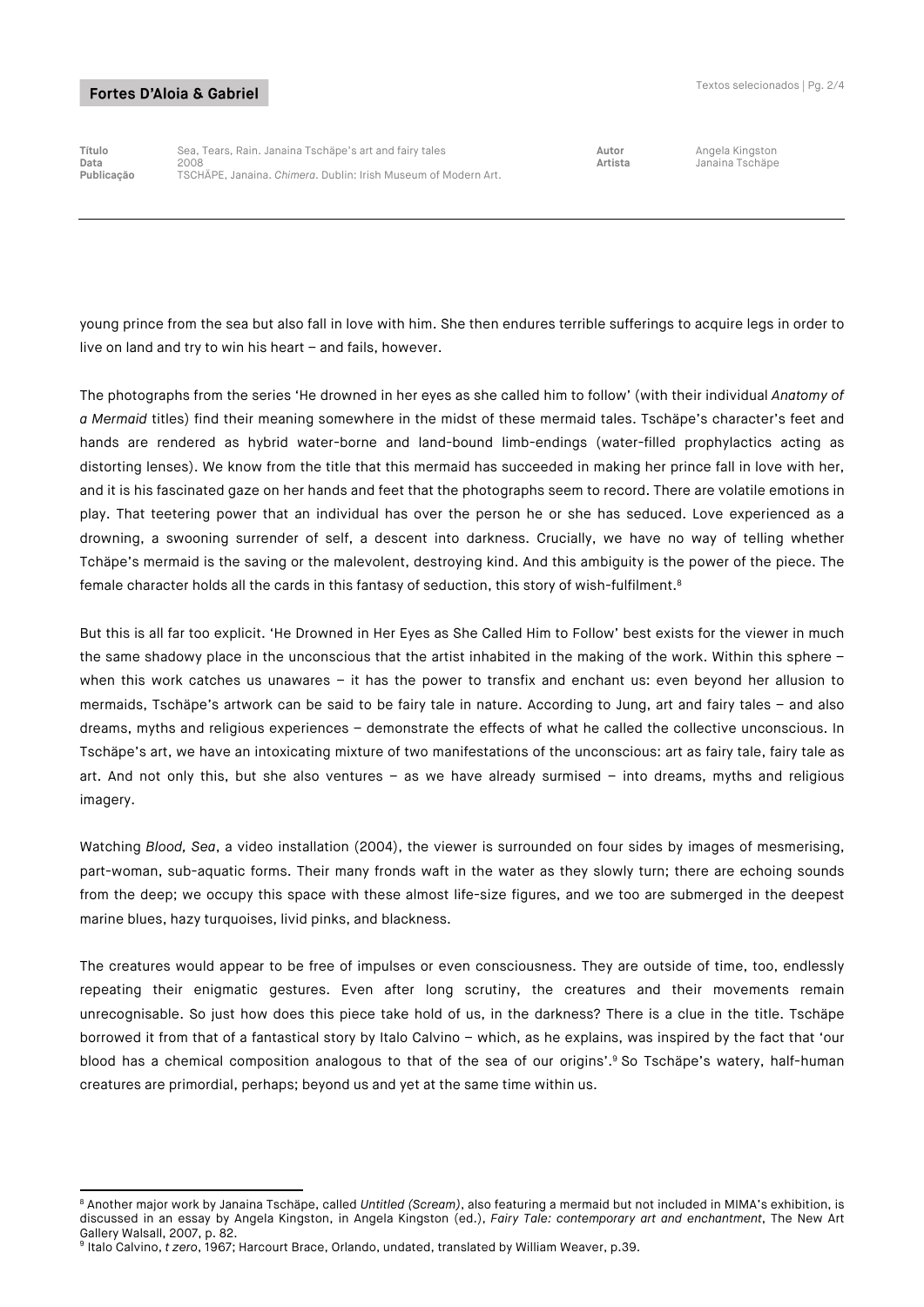**Título** Sea, Tears, Rain. Janaina Tschäpe's art and fairy tales **Autor** Angela Kingston **Data** 2008 **Artista** Janaina Tschäpe **Publicação** TSCHÄPE, Janaina. *Chimera*. Dublin: Irish Museum of Modern Art.

The Jungian analyst Marie-Louise von Franz has written extensively about a Norwegian fairy tale called *The Comrade* in which a princess who has been bewitched must be dipped three times in a bowl of water in order to return to her true state. Here, von Franz makes a link between this submersion in water and certain Christian imagery:

> In general, water refers to the unconscious and going into the water and coming out again seems to have a certain analogy with going into the unconscious. The baptismal font in Christianity is frequently compared with the uterus of the Mother Church and has therefore a maternal aspect – one is reborn in the eternal womb, which is the water. It is the maternal place from which one came and to which one returns in a new form. 10

In *Blood, Sea* Tschäpe offers us an experience of total submersion, and a return to our original, drifting, watery state: the artwork as womb, as font, as source of renewal. It is an expressly feminine fantasy that is extended towards us; the artist's experiences of maternity melded within the creative act, perhaps. And while this possibility of redemptive experience is perhaps unusual within contemporary visual art, it is widespread in fairy tales, argues von Franz, where it is often expressed through imagery such as pools and streams and wells. Returning home after their encounters with a witch deep in the forest, Hansel and Gretel must cross a stream, as a symbol of their transition into maturity. In *The Frog-King*, a princess's golden ball tumbles into a well, setting into play an adventure in which a frog is restored to his true state as a prince, and a princess grows up and learns to love.<sup>11</sup>

A series of Tschäpe's works on paper has the word Lacrimosa in its title, meaning 'tearful' or 'causing tears'. This is the name of a famous sequence in the *Requiem Mass*, which describes the Christian day of judgement:

> Tearful that day, on which will rise from ashes guilty man for judgement. So have mercy, O God, on this person. Compassionate Lord Jesus, grant them rest. Amen. <sup>12</sup>

In the *Flora Lacrimosa* drawings, to give them their full title, there are fantastical plants with container-like forms that can hold and spill; the flowers here are wombs that will wither and die even as they perform their reproductive function, to rise again in the spring. Here is a tragedy that is feminine, intuited, subtle, that glances into religious and also vernacular story-telling traditions. Think of all the evocative common names for plants, such as Love-liesbleeding, Weeping Willow or Baby's Tears, each one of them a story in miniature and each of them suggesting folk connections between plants and human emotions. What is clear is that through her art, Tschäpe responds, often unconsciously, to myriad strands of tales and wide-ranging allusions that she intertwines and makes anew.

<sup>-</sup><sup>10</sup> Von Franz p. 24.

<sup>11</sup> Bettelheim p. 164 & pp. 286-291.

<sup>&</sup>lt;sup>12</sup> This is a Latin hymn which is thought to have been written in the thirteenth century by Thomas Celano, and which has been set to music by many composers, including Mozart and Berlioz.